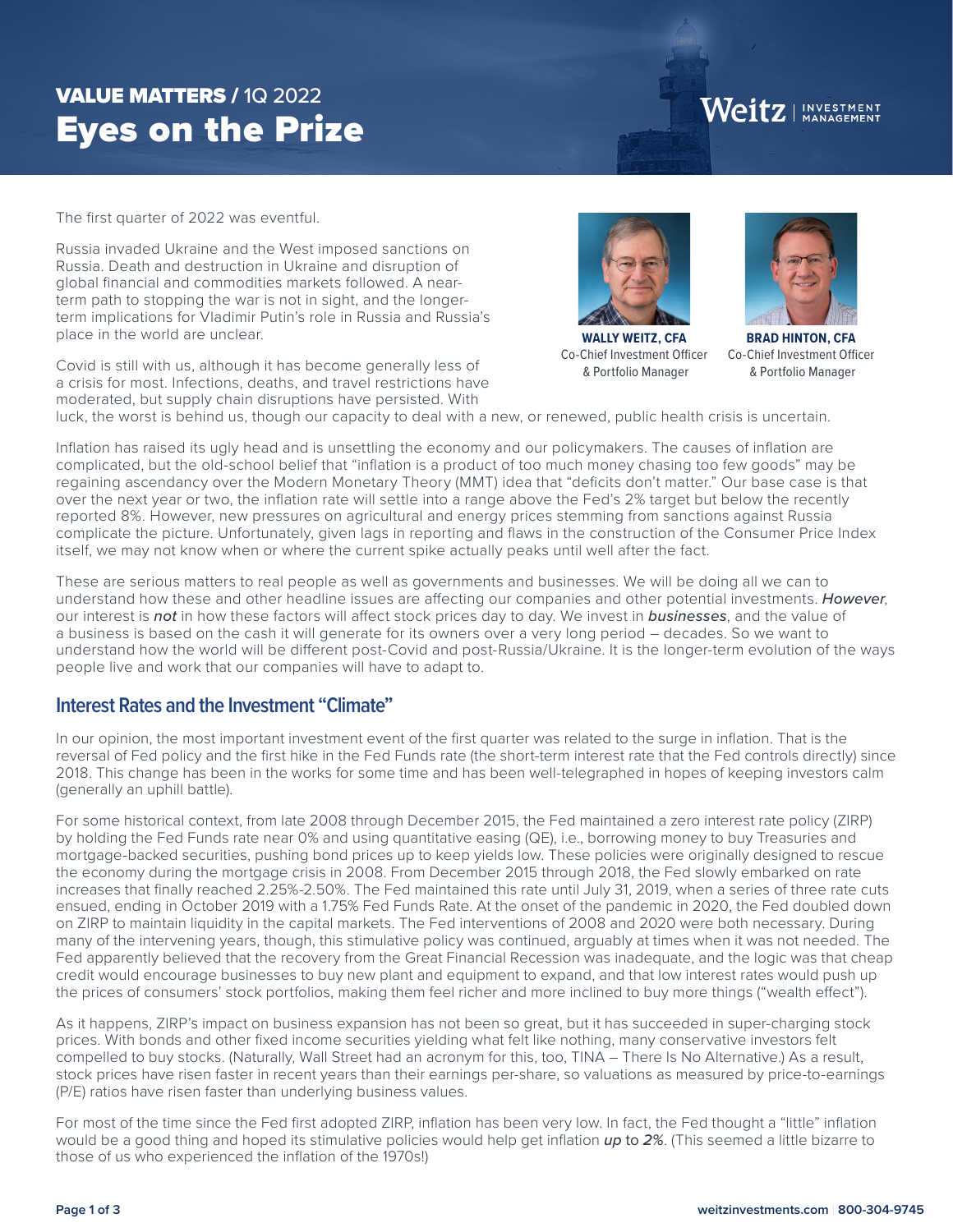## VALUE MATTERS / EYES ON THE PRIZE

In 2021, however, supply chain disruptions, shortages of various commodities, and a very tight labor market triggered a burst of inflation that reached 8% (the highest in 40 years) during the first quarter of 2022. At this point, the Fed realized it had over-achieved and began to float the idea of raising rates to fight inflation. Investors began to visualize the benchmark 10-year Treasury yield rising from under 1% to a more normal 4-5% or higher. (A few grizzled veterans probably remembered that in 1981, then-Fed Chair Paul Volcker raised short-term rates to 20% and long Treasuries yielded 14%.)

*" Business fundamentals are good now and will likely be favorable most years in the future, just as they were over most of the past 12 years. But the climate has changed. "*

The specter of rising rates triggered the "stealth correction" that started around the middle of 2021. The first victims were young,

fast-growing companies whose stocks were most vulnerable to rising rates. The declines went relatively unnoticed (unless you owned those stocks) because the major indexes were still setting new highs. As 2022 began, though, the market heavyweights began to slip, and their prices impacted the indexes. By late February, the S&P 500 had dropped 15% from its January high, and the Nasdaq had fallen 21%.

This market move was reminiscent of the 20% dip in the fourth quarter of 2018, the last time the Fed raised rates. On that occasion, the Fed quickly reversed course and, to invoke the words of Gilda Radner's Saturday Night Live character Emily Litella, said "Never mind." We are guessing that the Fed will follow through this time, at least for a few more quarters. After that, they will be "data dependent" (or perhaps "politics dependent").

Fed policy is generally not a consideration in our investment process. Warren Buffett quipped years ago that if Alan Greenspan (Fed Chair, 1987-2006) whispered in his ear what the Fed's next move would be, Warren wouldn't do anything differently. We think that is good advice and the right attitude.

Today, though, we *do* think that something important has changed that will have a lasting impact. Business fundamentals are good now and will likely be favorable most years in the future, just as they were over most of the past 12 years. But the *climate* has changed. Zero interest rates and quantitative easing – ZIRP and QE – acted as *tailwinds* for stocks. Rising rates and quantitative tightening – selling off the bonds bought for QE – will likely act as *headwinds* for stocks. Higher bond yields pose stiffer competition for investors' capital, so higher rates generally mean lower P/E ratios.

### **Outlook**

The transition to a tighter monetary regime has already caused the market to wobble, and we would expect more of the same, from time to time, as headlines rattle investors who have short investment horizons and who lack conviction in their holdings. The good news is that lots of stocks have already been marked down in anticipation of higher rates. The stocks in our portfolios are as cheap relative to their business values as they have been for some time. With stocks selling at more realistic prices, our opportunity set is much improved. Last quarter, we predicted that 2022 would be an "adventure." We think that is still the case, and ultimately, we believe the adventure will create opportunities that can benefit our investors over the long run.